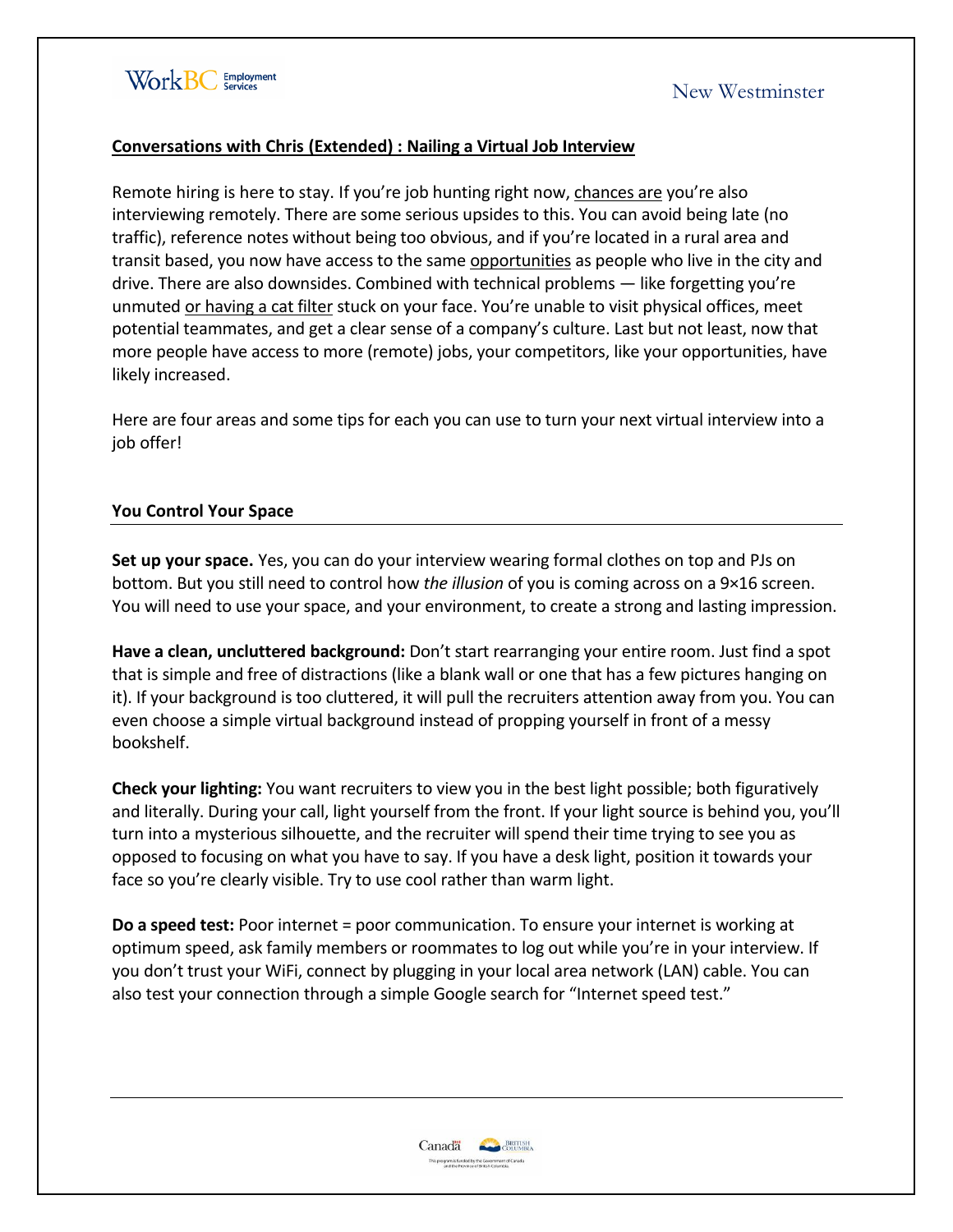

## **Preparation**

**Prepare for the unexpected.** Unlike traditional face-to-face interviews, virtual interviews can be conducted from the comfort of your home. Despite the familiar setting, you may still encounter some unexpected situations.

**Master the platform:** Become an expert on [whatever platform](https://techalliance.ca/top-tips-for-remote-hiring-onboarding/?gclid=CjwKCAiAiML-BRAAEiwAuWVgggQoFOhY-iWyOvFHs9daVeunBbFlziIUSlWEFqKdjdQcaccGdUXoJBoC28sQAvD_BwE) is chosen for your interview (WebEx, Zoom, Microsoft Teams, etc). If you have not used it before, download the interface and practice the features by doing some mock calls with a family member or a friend.

**Keep notes handy, but don't refer to them too often:** During job interviews, it's standard for recruiters to ask candidates for examples of their most impactful work. Don't let this unnerve you in the moment. Create a printout or Word document of notes with crisp bullet points highlighting a few projects you want to share. The goal is to refer to your notes minimally. Use them only to remind you of points you have already practiced.

**Keep calm:** If you feel stressed or overwhelmed at any point during the call, it's okay to ask your recruiter for a moment to gather yourself. You could say, "Could I take few seconds to think and answer?" Recruiters will appreciate your ability to stay calm under pressure instead of fumbling.

**Rehearse.** It's easier to pick up important cues from facial expressions, gestures, body language, or tone when you meet someone face-to-face. However, these are often lost or more difficult to pick up remotely.

#### **During the Interview**

**Monitor your pace:** Speak neither so slowly that your recruiter falls asleep, nor so fast that they find it difficult to keep up. By maintaining a steady amount of words per minute and taking time to pause before important points, you'll not only better connect with your interviewer, but you will also [ooze confidence](https://hbr.org/2019/10/how-to-look-and-sound-confident-during-a-presentation), even if you're nervous on the inside.

**Use hand gestures:** Use wide hand gestures for big and exciting points and move hands closer to your heart when sharing personal reflections. Your body language can impact what you're saying and how you come across. You can connect to your interviewer just by keeping an open posture and remembering not to cross your arms. When people connect with you, they're more likely to [trust](https://journals.plos.org/plosone/article?id=10.1371/journal.pone.0095748) the information you are sharing.